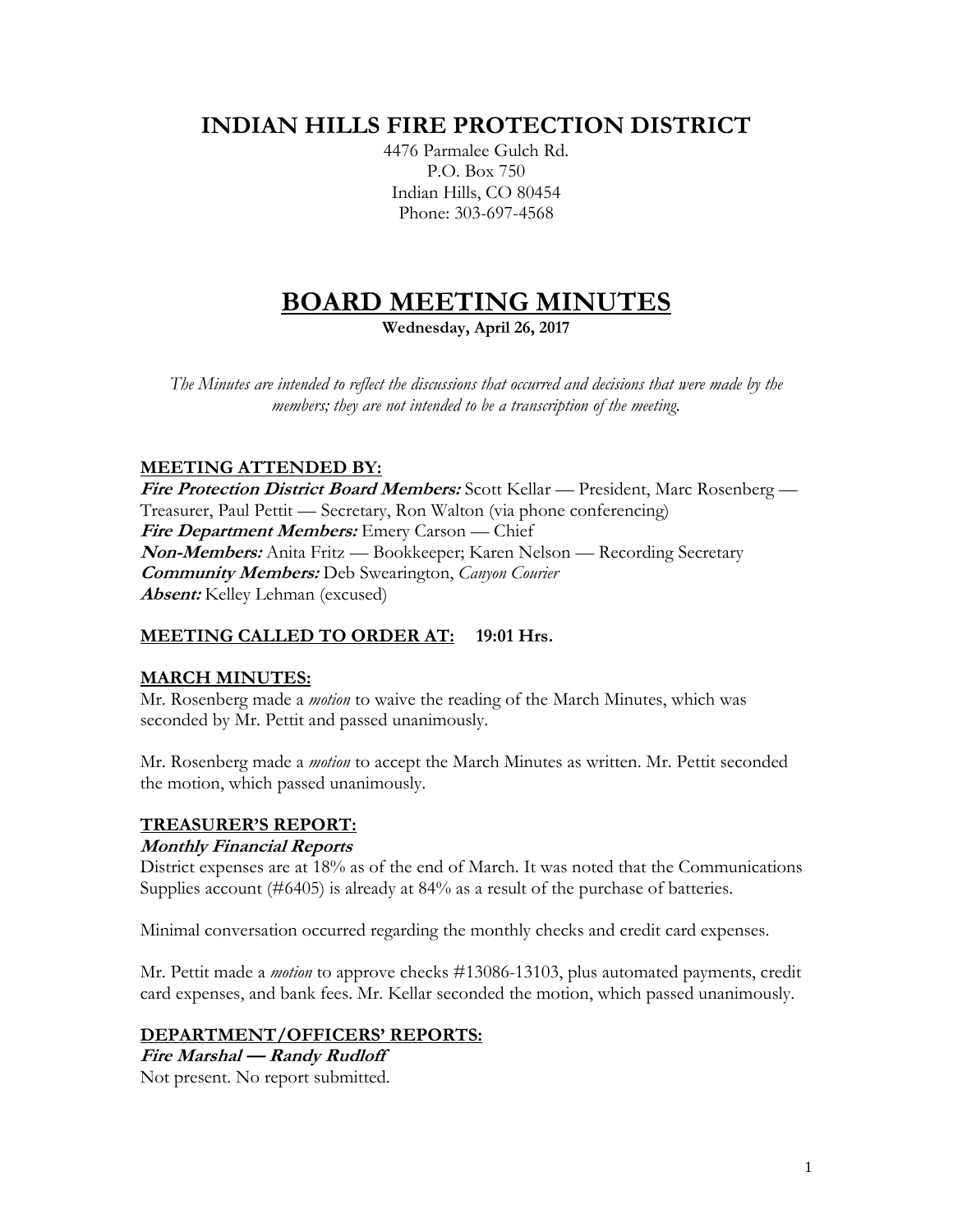#### **Chief — Emery Carson**

Mr. Carson distributed his report and began by saying that Genesee Fire wants to be added to the mountain-area auto-aid agreement. He referenced an attachment entitled First Amendment to Intergovernmental Agreement for Automatic Aid.

Mr. Rosenberg made a *motion* to accept the First Amendment to Intergovernmental Agreement for Automatic Aid, which will add Genesee Fire. Mr. Pettit seconded the motion, which passed unanimously.

Next, Mr. Carson distributed a draft of the District Inspection Fee Schedule. He then noted that there were further updates required and requested that the topic be moved to next month's board meeting.

Regarding the JCECA phone rate increase, Mr. Carson shared that the Jefferson County Commissioners have objected to the proposal. He added that this could take up to a year to resolve and could drastically increase the District's dispatching fees in the future.

In further news, Mr. Carson stated that Jeffcom has terminated its executive director and IT manager. Replacements have been hired.

Mr. Carson concluded by summarizing the calls for the month, which total 11 to date and 94 year to date.

#### **Assistant Chief — Marc Rosenberg**

Mr. Rosenberg shared details about a recent mass casualty training that was held at Lair of the Bear Park. Ten agencies participated in the exercise, he added.

**Fire Captain — Scott Case** Not present.

**EMS Captain — Bob Fager**

Not present.

### **ADJOURNED AT:** 19:40

There being no more business to discuss, Mr. Rosenberg made a *motion* to adjourn the meeting. Mr. Pettit seconded the motion, which passed unanimously.

*President:*

*Secretary:*

### **MOTIONS MADE AND PASSED:**

• To waive the reading of the March Minutes. *Motion made by Mr. Rosenberg; seconded by Mr. Pettit; unanimous.*